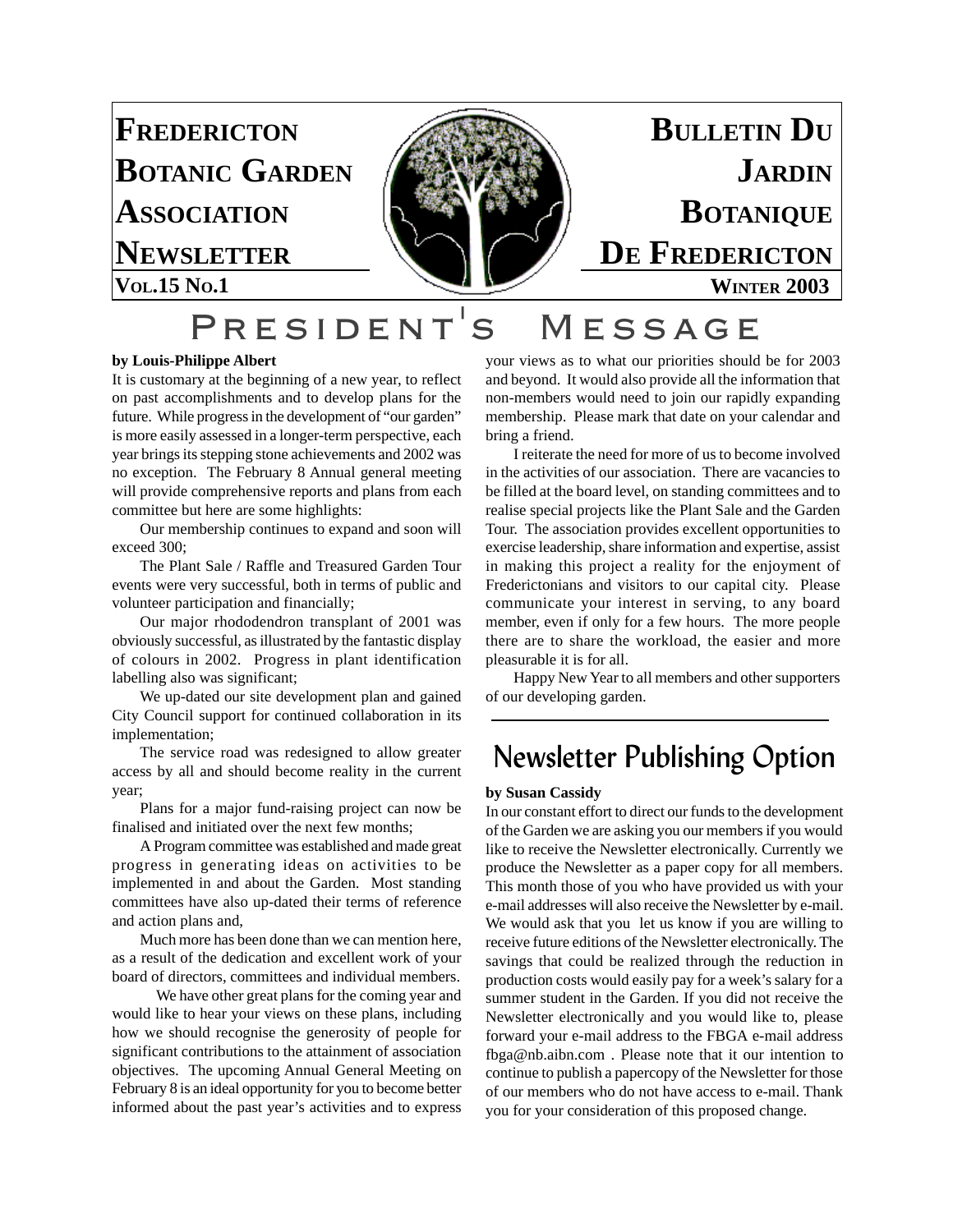# Five Year Development Plan

#### **Richard Tarn**

#### **Site Development Committee Chair**

The new Five Year Development Plan identifies priorities and provides cost estimates for the next developments for the FBG. The planning document is to guide the work in the Garden over the next few years and to be used to prepare information material used in fundraising. The Plan was prepared for the FBGA by the Fredericton landscape design company Daniel K. Glenn Ltd.

The Plan was accepted at a special meeting of the FBGA Board in July. It was then presented to the Local Improvement Association Board that has both FBGA and City of Fredericton members. On September 16 President Louis-Philippe Albert, accompanied by Richard Tarn and Howard Fritz, presented the Plan to the City of Fredericton at a meeting of the Council in Committee. The presentation was well received and Council was asked to formally endorse the Plan and did so at a later date. Following the Council presentation President Albert was interviewed on CBC's Information Morning by Barbara Roberts, and The Daily Gleaner gave good coverage to the Plan. Detailed information will be available to members at the upcoming Annual Meeting.

Six major issues are addressed in the Plan. First is the service road that in places exceeds the maximum recommended slope for pedestrians and restricts access because of its grade. Sweeping S-shaped curves below the entrance garden lengthen the road and create an acceptable grade, while avoiding major impact on the mature woods behind the ball field. The second issue is the Prospect Street parking lot shared with the ball fields and a persistent cause of erosion at the Garden entrance. The recommended paved and organized parking area will control erosion and help provide a better sense of entry into the Garden. The third issue also involves the Prospect Street entrance - the need for visitor facilities including washrooms, a reception area and program space. These are proposed to be met in a new building on the east side of the parking lot on the edge of the Odell woods and would provide the main entry into the Garden.

Recent experience in the Garden has shown that the Entrance Garden does not provide sufficient open space for crowds and tents at events such as the Treasured Garden Tour. To create a multi- purpose space the Plan recommends a large oval lawn immediately below the entrance. The road and false stream are moved to the Odell boundary. Below the new Open Space and between the wide curves of the re-aligned road is the Children's Garden. Responding to the priority to establish program activities this Garden contains a series of mini-modules

with the potential to be wholly or partially planted and maintained as part of the Garden's children's programming.

The sixth issue is the maintenance compound. Cameron Court is confirmed as the recommended location for reasons of access. However, the screening of the area between the compound and the neighbouring residences is to continue and the service road is moved to the east of the compound adjacent to the Odell boundary before swinging back to its present alignment.



Thanks to David Colborne one of our new members for generously keeping our web-site upto- date. David has volunteered his time to ensure our web-site reflects the current activities in our organization. Again thank you David.

## Reminder Fredericton Botanic Garden Annual General Meeting, Saturday February 8, 2003

 The *Fredericton Botanic Garden Newsletter* is published four times a year by the Fredericton Botanic Garden Association, Inc. The FBGA is a registered charitable organization for tax purposes. The objectives of the FBGA are to guide the establishment of the Fredericton Botanic Garden and to foster an awareness and appreciation of plants.

 To obtain information on membership and to become involved in FBGA activities please contact us at 452-9269, at PO Box 57, Stn. A, Fredericton, NB E3B 4Y2 or fbga@nb.aibn.com

#### **Fredericton Botanic Garden Association Board of Directors 2002**

**President -** Louis-Philippe Albert **Vice-President** - Wendy Bourque **Secretary** - Howard Fritz **Treasurer** - Nancy Beltrandi **Directors**

Wayne Beckett, Lucy Dyer, Charlie Fullarton, Carla Gunn-Gruchy, Nadia Khoury, Andrew Lawson, Jane Seabrook, Richard Tarn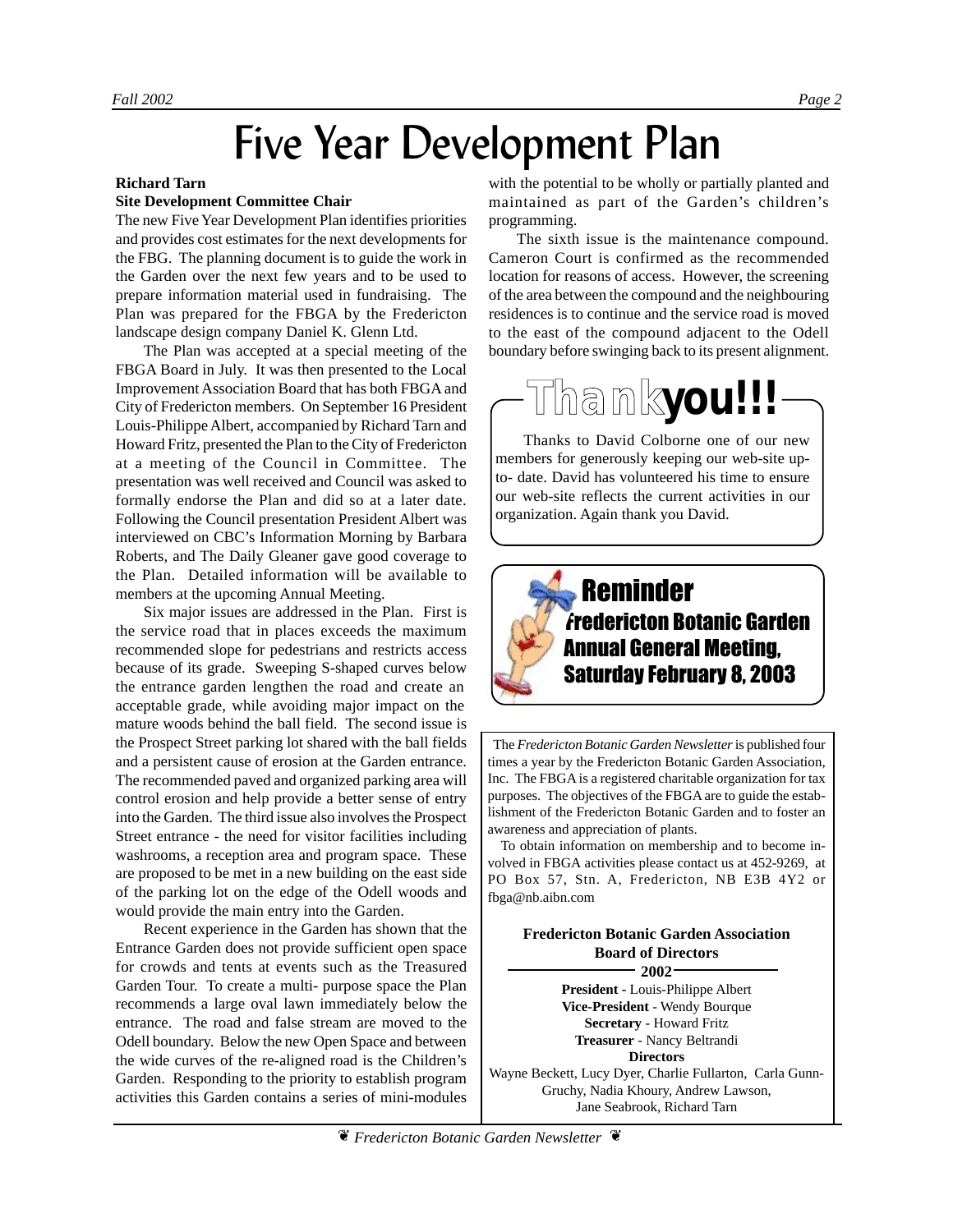# Spring Plant Sale 2003

#### **by Bill Seabrook Co-chair Plant Sale Committee**

wing just cleared my lane of some 35cms of snow<br>makes spring feel a long way off. With seed<br>catalogues arriving, it can't be far away. When I<br>think of spring I think of the Plant Sale. This years sale makes spring feel a long way off. With seed catalogues arriving, it can't be far away.When I think of spring I think of the Plant Sale. This years sale will be held on Sunday, May 25th at the Boyce Farmer's Market . Your committee has been hard at work making plans and ordering plants. We will have an outstanding selection of Rhododendrons this year, most of them will be rock hardy but there will be two varieties that are a bit tender and require sheltered conditions. These will have a special appeal to our rhododendron specialists. We have been fortunate in obtaining 50 specimens of Heliki a Finish hybrid, bud hardy to -40C. The other feature plants this year will be Butterfly plants and Woodland plants, as well as Daisy type plants.

Please start thinking of how you are going to thin out your perennial garden. The plant sale can use any and all of your thinnings. Last year we sold virtually all of our plants. We believe that this was because they were in such excellent condition. We had instituted a new practice of asking for your plants in early May. This gave the plants at least 3 weeks to recover from the transplant shock. As a result all of plants were in excellent condition come sale day. We hope to do the same again this year. We have

#### Do you know how our organization is run?

It is by our Board of Directors, a group of 12 volunteers who together work to ensure the ongoing development of the Botanic Garden. The role of a Board member involves not only an opportunity to provide input and direction to the development of our Garden but an opportunity to be involved in our community while developing new friendships. Whether through the specific leadership of the Executive Committee who have made a commitment to manage the ongoing operations of our organization or through the specific committees that are the backbone of the organization there are many opportunities to challenge yourself and have fun.

Each year as stipulated in our By-Laws there are a number of terms of office that are completed by Board members and must be offered for election from among the general membership. If you would be interested in being part of this team we would love to hear from you. As a member of this team there would be a commitment of time through the regular monthly Board meetings and preparatory work for committees.

The Botanic Garden's continued growth and development is dependant on our membership who can inject new ideas and energy into the organization, bringing the beauty of the Garden to our community.

recovered the greenhouse at the resource centre and so we should be in even better shape for this years sale. Please remember we need all of your thinnings. If you need help digging them out we will be happy to assist you.

Last years raffle was also a great success and earned a record profit. This we attribute to our excellent and unique prizes. Hand made garden furniture of quality has a great appeal for our customers. Charlie Fullarton's garden sets have been eagerly sought after. Last year at our market booth there were times when we literally could not keep up with the demand for tickets. These tickets are not looked upon as a donation but as an opportunity to win. First prize this year will again be a beautiful bench, chair and table and the second prize will be a pair of Adirondack chairs with a matching coffee table. For those of you who do not wish to sell tickets we will do our best not to send them to you. Please call and leave a message at the garden resource building ( 452-9269).

As always the success of the sale depends on you, the volunteers. When you are approached please say yes, or even better give me a call at 459-7862 or send me an email seabrook@nb. sympatico.ca and I'll add you to the list. Your support will be much appreciated. If you would be willing to join the organising committee your ideas and help will be appreciated. We meet once a month at the resource building.

So, if you have an interest and can invest a nominal amount of time we would appreciate hearing from you. Please contact Jane Seabrook at 459-7862 or through email at seabrook@nb.sympatico.ca for further information. Thank you.



#### **by Nadia and Nancy**

On Saturday February 8th, the Fredericton Botanic Garden association is holding it's annual general meeting and silent auction. This message is a request for donations. In the past years we have had a wonderful time bidding against each other, along with all the fun we have. On top of that, we end up raising money that is 100% profit.

This year we are hoping for a bigger and more profitable auction. So far we have few pieces of art including oil paintings, watercolours, some reproductions, lots of house hold items and some hand made cushions. A detailed list of items being auctioned should follow as time approaches. No item will be too small or too big. Anything of value will be welcomed. Thank you in advance for your generosity. Tea, coffee and refreshments will be served. Hope to see you at the auction.

Items can be dropped off at : 542 Pederson Crescent, Between 3-5 Mon-Fri.